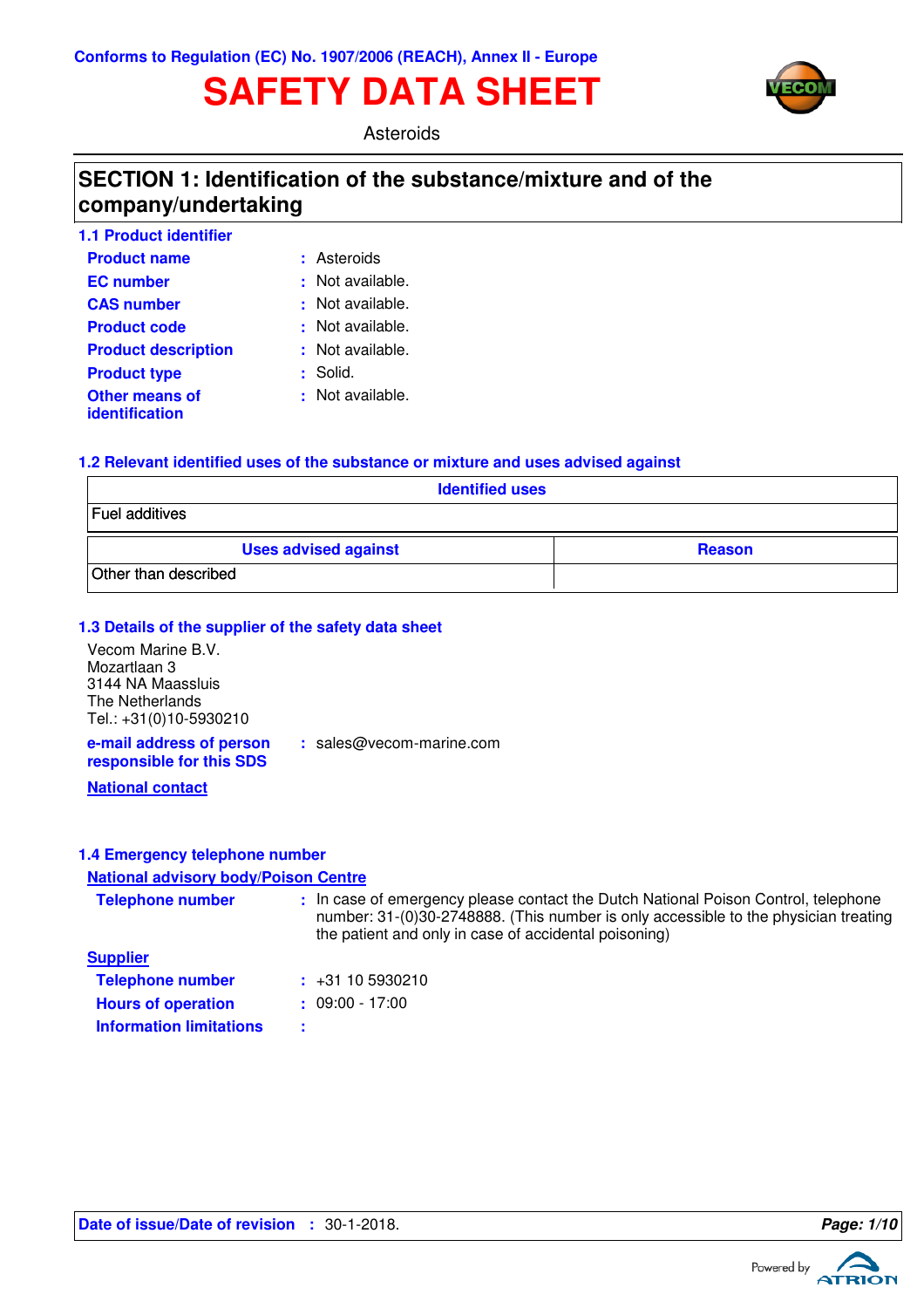## **SECTION 2: Hazards identification**

| 2.1 Classification of the substance or mixture                                                               |  |                                                                                   |
|--------------------------------------------------------------------------------------------------------------|--|-----------------------------------------------------------------------------------|
| <b>Product definition</b><br>: Mono-constituent substance                                                    |  |                                                                                   |
| Classification according to Regulation (EC) No. 1272/2008 [CLP/GHS]                                          |  |                                                                                   |
| Not classified.                                                                                              |  |                                                                                   |
| <b>Classification according to Directive 67/548/EEC [DSD]</b>                                                |  |                                                                                   |
| Not classified.                                                                                              |  |                                                                                   |
|                                                                                                              |  | See Section 16 for the full text of the R phrases or H statements declared above. |
|                                                                                                              |  | See Section 11 for more detailed information on health effects and symptoms.      |
|                                                                                                              |  |                                                                                   |
| <b>2.2 Label elements</b>                                                                                    |  |                                                                                   |
| <b>Signal word</b>                                                                                           |  | : No signal word.                                                                 |
| <b>Hazard statements</b>                                                                                     |  | : No known significant effects or critical hazards.                               |
| <b>Precautionary statements</b>                                                                              |  |                                                                                   |
| <b>Prevention</b>                                                                                            |  | : Not applicable.                                                                 |
| <b>Response</b>                                                                                              |  | Not applicable.                                                                   |
| <b>Storage</b>                                                                                               |  | : Not applicable.                                                                 |
| <b>Disposal</b>                                                                                              |  | Not applicable.                                                                   |
| <b>Hazardous ingredients</b>                                                                                 |  |                                                                                   |
| <b>Supplemental label</b><br>elements                                                                        |  | : Not applicable.                                                                 |
| <b>Special packaging requirements</b>                                                                        |  |                                                                                   |
| <b>Containers to be fitted</b><br>with child-resistant<br>fastenings                                         |  | : Not applicable.                                                                 |
| <b>Tactile warning of danger : Not applicable.</b>                                                           |  |                                                                                   |
| <b>2.3 Other hazards</b>                                                                                     |  |                                                                                   |
| <b>Substance meets the</b><br>criteria for PBT according<br>to Regulation (EC) No.<br>1907/2006, Annex XIII  |  | : Not available.                                                                  |
| <b>Substance meets the</b><br>criteria for vPvB according<br>to Regulation (EC) No.<br>1907/2006, Annex XIII |  | : Not available.                                                                  |
| Other hazards which do<br>not result in classification                                                       |  | : Not available.                                                                  |

## **SECTION 3: Composition/information on ingredients**

| <b>Substance/mixture</b>          | : Mono-constituent substance |               |                 |                                               |             |
|-----------------------------------|------------------------------|---------------|-----------------|-----------------------------------------------|-------------|
|                                   |                              |               |                 | <b>Classification</b>                         |             |
| <b>Product/ingredient</b><br>name | <b>Identifiers</b>           | $\frac{9}{6}$ | 67/548/EEC      | <b>Regulation (EC) No.</b><br>1272/2008 [CLP] | <b>Type</b> |
|                                   |                              | 100           | Not classified. | Not classified.                               | [A]         |

There are no additional ingredients present which, within the current knowledge of the supplier, are classified and contribute to the classification of the substance and hence require reporting in this section. **Type** 

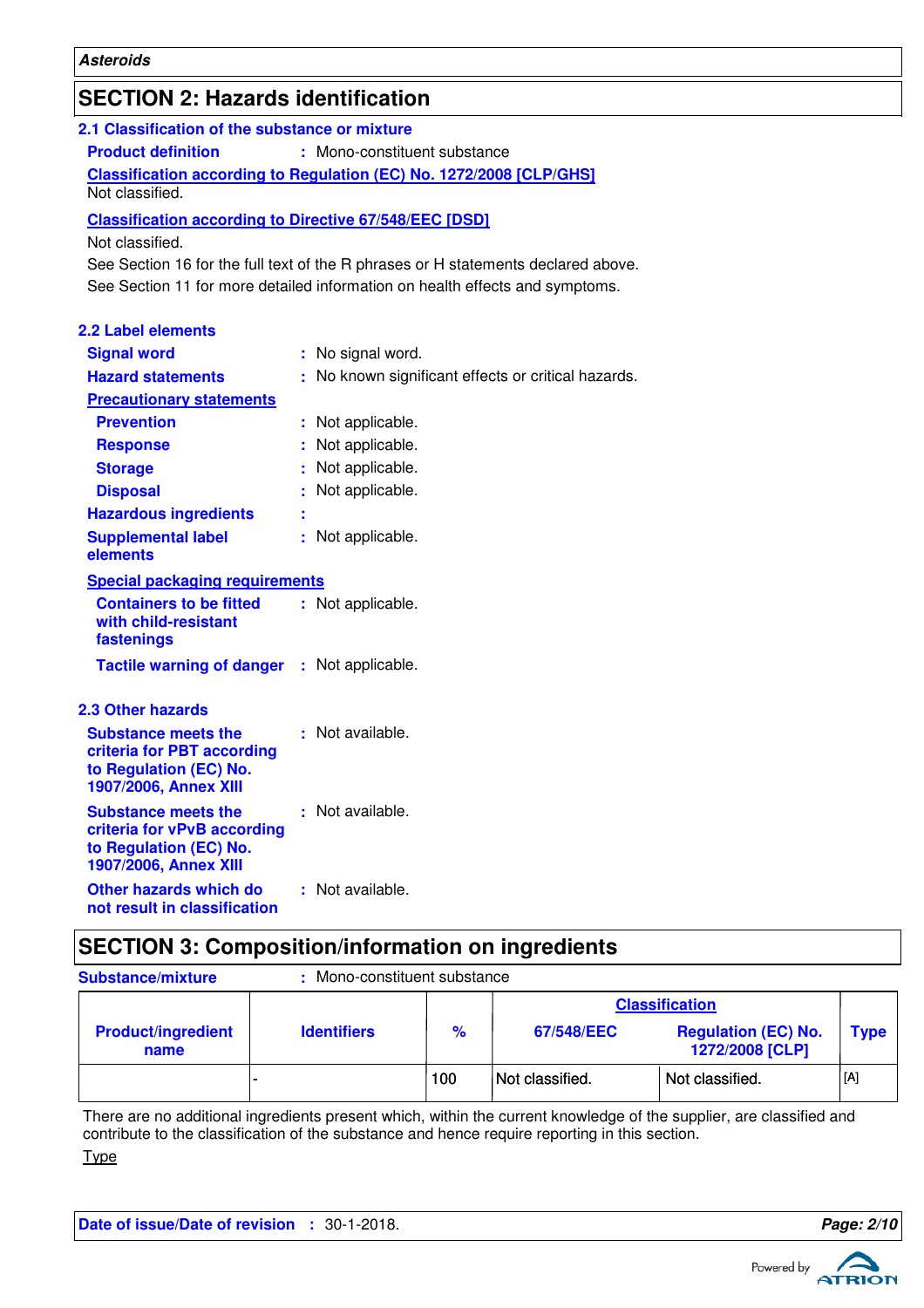### **SECTION 3: Composition/information on ingredients**

[A] Constituent

[B] Impurity

[C] Stabilising additive

Occupational exposure limits, if available, are listed in Section 8.

### **SECTION 4: First aid measures**

| <b>4.1 Description of first aid measures</b> |                                                                                                                                                                                                             |
|----------------------------------------------|-------------------------------------------------------------------------------------------------------------------------------------------------------------------------------------------------------------|
| <b>General</b>                               | : In all cases of doubt, or when symptoms persist, seek medical attention. Never give<br>anything by mouth to an unconscious person. If unconscious, place in recovery<br>position and seek medical advice. |
| <b>Eye contact</b>                           | : Check for and remove any contact lenses. Immediately flush eyes with running water<br>for at least 15 minutes, keeping eyelids open. Seek immediate medical attention.                                    |
| <b>Inhalation</b>                            | : Remove to fresh air. Keep person warm and at rest. If not breathing, if breathing is<br>irregular or if respiratory arrest occurs, provide artificial respiration or oxygen by<br>trained personnel.      |
| <b>Skin contact</b>                          | : Remove contaminated clothing and shoes. Wash skin thoroughly with soap and<br>water or use recognised skin cleanser. Do NOT use solvents or thinners.                                                     |
| <b>Ingestion</b>                             | : If swallowed, seek medical advice immediately and show the container or label.<br>Keep person warm and at rest. Do not induce vomiting.                                                                   |
| <b>Protection of first-aiders</b>            | : No action shall be taken involving any personal risk or without suitable training.                                                                                                                        |

### **4.2 Most important symptoms and effects, both acute and delayed**

There are no data available on the preparation itself. The preparation is not classified as dangerous according to Directive 1999/45/EC and its amendments.

Repeated or prolonged contact with the preparation may cause removal of natural fat from the skin, resulting in nonallergic contact dermatitis and absorption through the skin. If splashed in the eyes, the liquid may cause irritation and reversible damage.

### **4.3 Indication of any immediate medical attention and special treatment needed**

| <b>Notes to physician</b>  | : Treat symptomatically. Contact poison treatment specialist immediately if large<br>quantities have been ingested or inhaled. |
|----------------------------|--------------------------------------------------------------------------------------------------------------------------------|
| <b>Specific treatments</b> | : No specific treatment.                                                                                                       |

See toxicological information (Section 11)

### **SECTION 5: Firefighting measures**

| 5.1 Extinguishing media                                   |                                                                                                                              |
|-----------------------------------------------------------|------------------------------------------------------------------------------------------------------------------------------|
| <b>Suitable extinguishing</b><br>media                    | $:$ Recommended: alcohol-resistant foam, $CO2$ , powders, water spray.                                                       |
| <b>Unsuitable extinguishing</b><br>media                  | : Do not use water jet.                                                                                                      |
| 5.2 Special hazards arising from the substance or mixture |                                                                                                                              |
| <b>Hazards from the</b><br>substance or mixture           | : Fire will produce dense black smoke. Exposure to decomposition products may<br>cause a health hazard.                      |
| <b>Hazardous thermal</b><br>decomposition products        | : Decomposition products may include the following materials: carbon monoxide,<br>carbon dioxide, smoke, oxides of nitrogen. |
| 5.3 Advice for firefighters                               |                                                                                                                              |
| <b>Special protective actions</b><br>for fire-fighters    | : Cool closed containers exposed to fire with water. Do not release runoff from fire to<br>drains or watercourses.           |
| <b>Date of issue/Date of revision : 30-1-2018.</b>        | Page: 3/10                                                                                                                   |

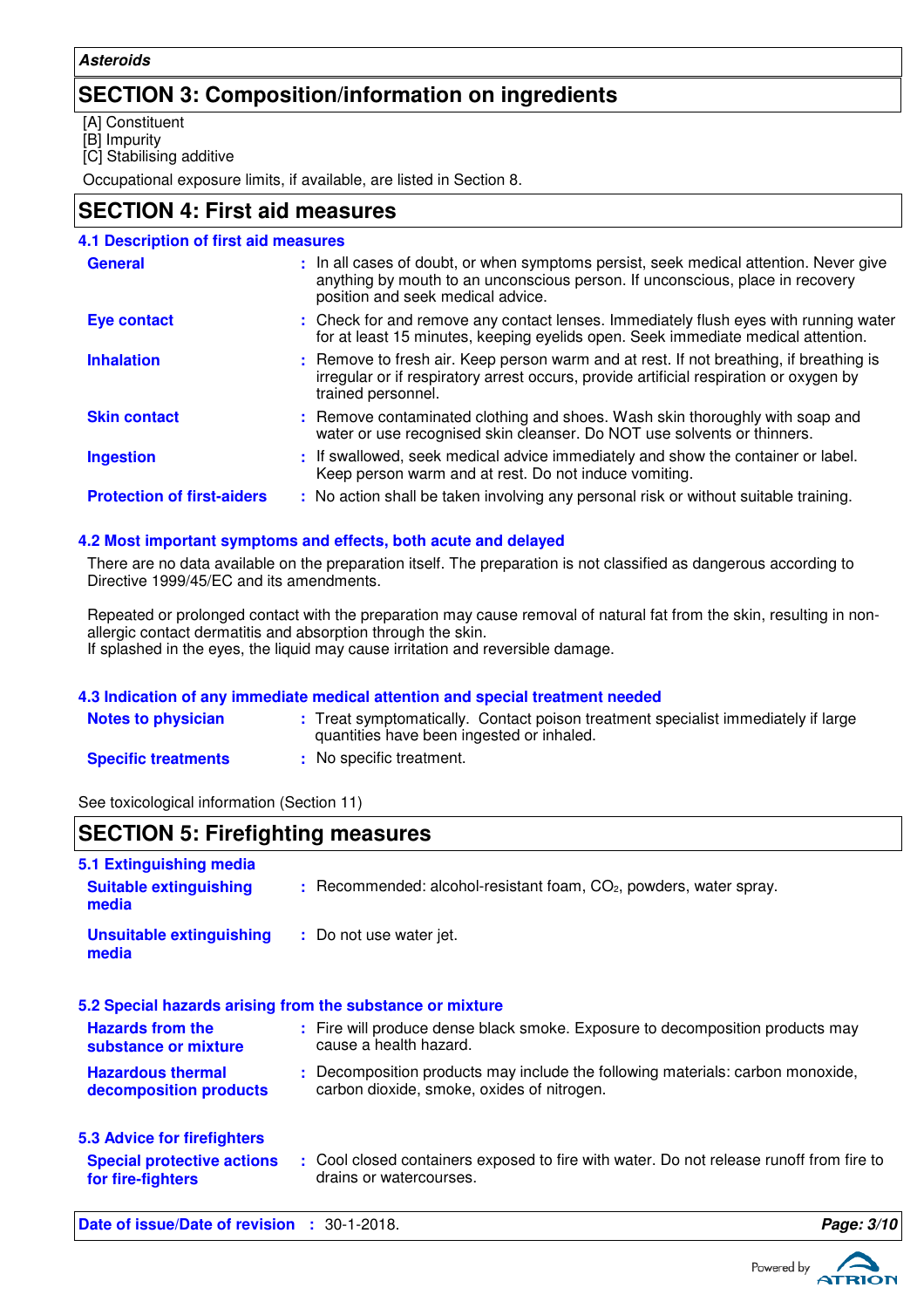### **SECTION 5: Firefighting measures**

**Special protective equipment for fire-fighters** **:** Appropriate breathing apparatus may be required.

### **SECTION 6: Accidental release measures**

|                                                                        | 6.1 Personal precautions, protective equipment and emergency procedures                                                                                                                                                                                                            |
|------------------------------------------------------------------------|------------------------------------------------------------------------------------------------------------------------------------------------------------------------------------------------------------------------------------------------------------------------------------|
| For non-emergency<br>personnel                                         | : Exclude sources of ignition and ventilate the area. Avoid breathing vapour or mist.<br>Refer to protective measures listed in sections 7 and 8.                                                                                                                                  |
| For emergency responders                                               | : If specialised clothing is required to deal with the spillage, take note of any<br>information in Section 8 on suitable and unsuitable materials. See also the<br>information in "For non-emergency personnel".                                                                  |
| <b>6.2 Environmental</b><br>precautions                                | : Do not allow to enter drains or watercourses. If the product contaminates lakes,<br>rivers, or sewers, inform the appropriate authorities in accordance with local<br>regulations.                                                                                               |
| <b>6.3 Methods and materials</b><br>for containment and<br>cleaning up | : Contain and collect spillage with non-combustible, absorbent material e.g. sand,<br>earth, vermiculite or diatomaceous earth and place in container for disposal<br>according to local regulations (see section 13). Preferably clean with a detergent.<br>Avoid using solvents. |
| 6.4 Reference to other<br><b>sections</b>                              | : See Section 1 for emergency contact information.<br>See Section 8 for information on appropriate personal protective equipment.<br>See Section 13 for additional waste treatment information.                                                                                    |

## **SECTION 7: Handling and storage**

The information in this section contains generic advice and guidance. The list of Identified Uses in Section 1 should be consulted for any available use-specific information provided in the Exposure Scenario(s).

| <b>7.1 Precautions for safe</b><br>handling                                          | : Avoid contact with skin and eyes. Avoid inhalation of vapour, spray or mist.<br>Eating, drinking and smoking should be prohibited in areas where this material is<br>handled, stored and processed.<br>Put on appropriate personal protective equipment (see Section 8).<br>Never use pressure to empty. Container is not a pressure vessel.<br>Always keep in containers made from the same material as the original one.<br>Comply with the health and safety at work laws. |
|--------------------------------------------------------------------------------------|---------------------------------------------------------------------------------------------------------------------------------------------------------------------------------------------------------------------------------------------------------------------------------------------------------------------------------------------------------------------------------------------------------------------------------------------------------------------------------|
| <b>7.2 Conditions for safe</b><br>storage, including any<br><b>incompatibilities</b> | : Store in accordance with local regulations.<br>Notes on joint storage<br>Keep away from: oxidising agents, strong alkalis, strong acids.<br>Additional information on storage conditions<br>Observe label precautions. Store in a dry, cool and well-ventilated area. Keep<br>container tightly closed.<br>No smoking. Prevent unauthorised access. Containers that have been opened must<br>be carefully resealed and kept upright to prevent leakage.                       |
| 7.3 Specific end use(s)<br><b>Recommendations</b>                                    | : Not available.                                                                                                                                                                                                                                                                                                                                                                                                                                                                |

#### **Recommendations : Industrial sector specific : solutions**

: Not available.

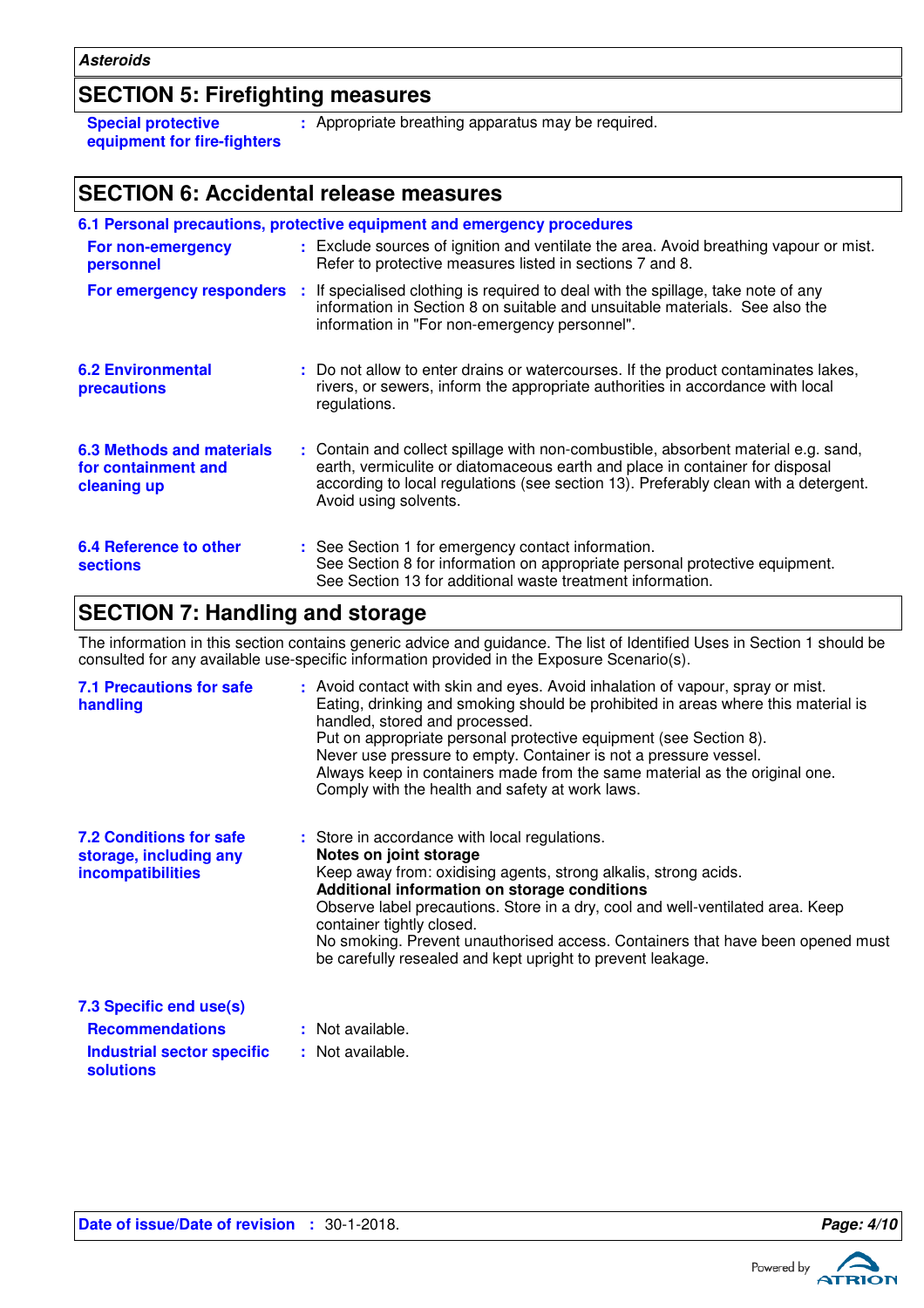### **SECTION 8: Exposure controls/personal protection**

The information in this section contains generic advice and guidance. The list of Identified Uses in Section 1 should be consulted for any available use-specific information provided in the Exposure Scenario(s).

| <b>8.1 Control parameters</b><br><b>Occupational exposure limits</b> |                                                                                                                                                                                                                           |
|----------------------------------------------------------------------|---------------------------------------------------------------------------------------------------------------------------------------------------------------------------------------------------------------------------|
| No exposure limit value known.                                       |                                                                                                                                                                                                                           |
| <b>Recommended monitoring</b><br>procedures                          | : Not applicable                                                                                                                                                                                                          |
| <b>Derived effect levels</b><br>No DELs available.                   |                                                                                                                                                                                                                           |
| <b>Predicted effect concentrations</b><br>No PECs available.         |                                                                                                                                                                                                                           |
| <b>8.2 Exposure controls</b>                                         |                                                                                                                                                                                                                           |
| <b>Appropriate engineering</b><br>controls                           | : Provide adequate ventilation. Where reasonably practicable, this should be achieved<br>by the use of local exhaust ventilation and good general extraction.                                                             |
| <b>Individual protection measures</b>                                |                                                                                                                                                                                                                           |
| <b>Hygiene measures</b>                                              | : Wash hands, forearms and face thoroughly after handling chemical products, before<br>eating, smoking and using the lavatory and at the end of the working period.                                                       |
| <b>Eye/face protection</b>                                           | : Wear safety glasses with side protection in accordance with EN 166.                                                                                                                                                     |
| <b>Skin protection</b>                                               |                                                                                                                                                                                                                           |
| <b>Hand protection</b>                                               | : Barrier creams may help to protect the exposed areas of the skin but should not be<br>applied once exposure has occurred.                                                                                               |
| <b>Body protection</b>                                               | : Not applicable.                                                                                                                                                                                                         |
| <b>Other skin protection</b>                                         | : Appropriate footwear and any additional skin protection measures should be<br>selected based on the task being performed and the risks involved and should be<br>approved by a specialist before handling this product. |
| <b>Respiratory protection</b>                                        | : Not applicable.                                                                                                                                                                                                         |
| <b>Environmental exposure</b><br>controls                            | : Do not allow to enter drains or watercourses.                                                                                                                                                                           |

## **SECTION 9: Physical and chemical properties**

### **9.1 Information on basic physical and chemical properties**

| <b>Appearance</b>                                      |                                |
|--------------------------------------------------------|--------------------------------|
| <b>Physical state</b>                                  | : Solid. [Solid beads.]        |
| <b>Colour</b>                                          | Not available.                 |
| <b>Odour</b>                                           | : Odourless.                   |
| <b>Odour threshold</b>                                 | Not available.<br>÷            |
| рH                                                     | : 5 to 6 [Conc. (% w/w): 100%] |
| <b>Melting point/freezing point</b>                    | : Not available.               |
| Initial boiling point and boiling                      | : Not available.               |
| range                                                  |                                |
| <b>Flash point</b>                                     | : Closed cup: $172^{\circ}$ C  |
| <b>Evaporation rate</b>                                | : Not available.               |
| <b>Flammability (solid, gas)</b>                       | Not available.<br>÷            |
| <b>Burning time</b>                                    | Not available.<br>÷.           |
| <b>Burning rate</b>                                    | : Not available.               |
| <b>Upper/lower flammability or</b><br>explosive limits | : Not available.               |
|                                                        |                                |

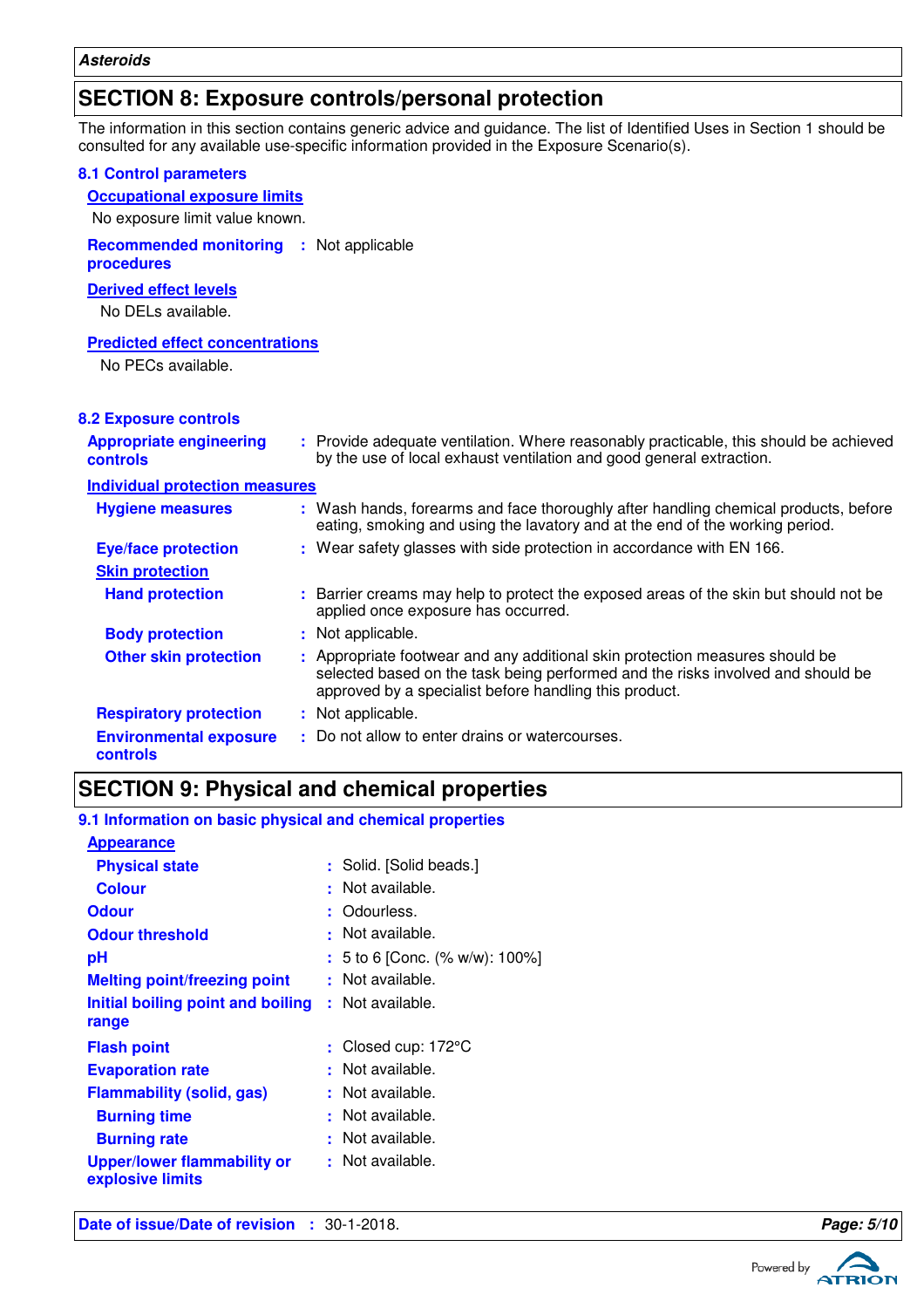### **Asteroids**

## **SECTION 9: Physical and chemical properties**

| <b>Vapour pressure</b>                            | : Not available.                                                              |
|---------------------------------------------------|-------------------------------------------------------------------------------|
| <b>Vapour density</b>                             | : Not available.                                                              |
| <b>Relative density</b>                           | $: 0.65$ to 0,72                                                              |
| <b>Solubility(ies)</b>                            | : Very slightly soluble in the following materials: cold water and hot water. |
| <b>Partition coefficient: n-</b><br>octanol/water | : Not available.                                                              |
| <b>Auto-ignition temperature</b>                  | : Not available.                                                              |
| <b>Decomposition temperature</b>                  | : Not available.                                                              |
| <b>Viscosity</b>                                  | : Not available.                                                              |
| <b>Explosive properties</b>                       | : Not available.                                                              |
| <b>Oxidising properties</b>                       | : Not available.                                                              |

### **9.2 Other information**

No additional information.

| <b>SECTION 10: Stability and reactivity</b>     |  |                                                                                                                                     |
|-------------------------------------------------|--|-------------------------------------------------------------------------------------------------------------------------------------|
| <b>10.1 Reactivity</b>                          |  | : No specific test data related to reactivity available for this product or its ingredients.                                        |
| <b>10.2 Chemical stability</b>                  |  | : Stable under recommended storage and handling conditions (see section 7).                                                         |
| 10.3 Possibility of<br>hazardous reactions      |  | : Under normal conditions of storage and use, hazardous reactions will not occur.                                                   |
| <b>10.4 Conditions to avoid</b>                 |  | : When exposed to high temperatures may produce hazardous decomposition<br>products.                                                |
| 10.5 Incompatible materials                     |  | : Keep away from the following materials to prevent strong exothermic reactions:<br>oxidising agents, strong alkalis, strong acids. |
| <b>10.6 Hazardous</b><br>decomposition products |  | : Under normal conditions of storage and use, hazardous decomposition products<br>should not be produced.                           |

## **SECTION 11: Toxicological information**

### **11.1 Information on toxicological effects**

There are no data available on the preparation itself. The preparation is not classified as dangerous according to Directive 1999/45/EC and its amendments.

Repeated or prolonged contact with the preparation may cause removal of natural fat from the skin, resulting in nonallergic contact dermatitis and absorption through the skin.

If splashed in the eyes, the liquid may cause irritation and reversible damage.

| Date of issue/Date of revision : 30-1-2018. |                  | Page: 6/10 |
|---------------------------------------------|------------------|------------|
| <b>Conclusion/Summary</b>                   | : Not available. |            |
| <b>Carcinogenicity</b>                      |                  |            |
| <b>Conclusion/Summary</b>                   | : Not available. |            |
| <b>Mutagenicity</b>                         |                  |            |
| <b>Conclusion/Summary</b>                   | : Not available. |            |
| <b>Sensitisation</b>                        |                  |            |
| <b>Conclusion/Summary</b>                   | : Not available. |            |
| <b>Irritation/Corrosion</b>                 |                  |            |
| <b>Conclusion/Summary</b>                   | : Not available. |            |
| <b>Acute toxicity</b>                       |                  |            |
|                                             |                  |            |

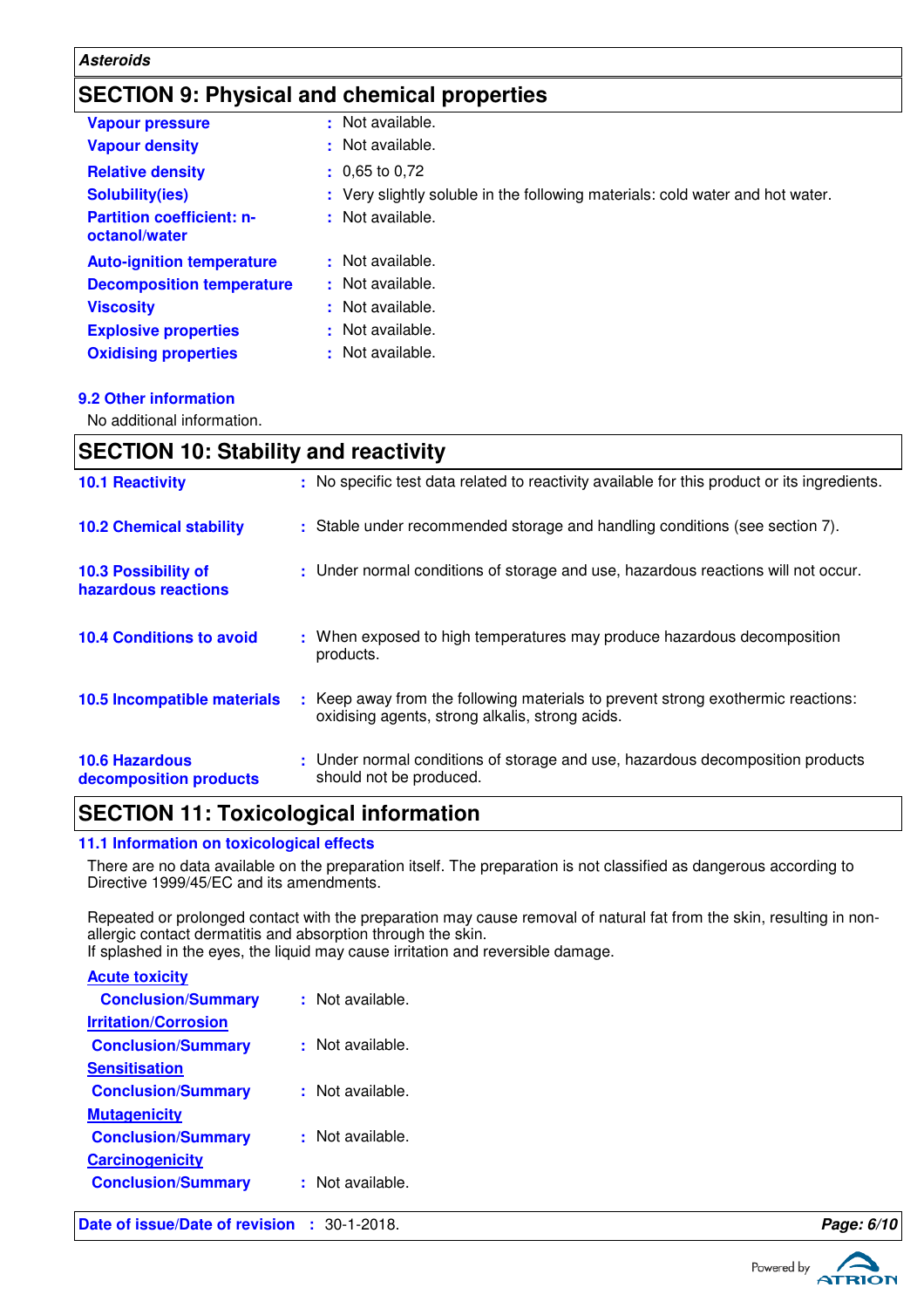### **Asteroids**

## **SECTION 11: Toxicological information**

| <b>Reproductive toxicity</b>                              |                      |
|-----------------------------------------------------------|----------------------|
| <b>Conclusion/Summary</b>                                 | : Not available.     |
| <b>Teratogenicity</b>                                     |                      |
| <b>Conclusion/Summary</b>                                 | $\pm$ Not available. |
| <b>Specific target organ toxicity (single exposure)</b>   |                      |
| Not available.                                            |                      |
| <b>Specific target organ toxicity (repeated exposure)</b> |                      |
| Not available.                                            |                      |
| <b>Aspiration hazard</b>                                  |                      |
| Not available.                                            |                      |

#### **Other information :**

: Not available.

## **SECTION 12: Ecological information**

#### **12.1 Toxicity**

There are no data available on the preparation itself. Do not allow to enter drains or watercourses.

The preparation has been assessed following the conventional method of the Dangerous Preparations Directive 1999/45/EC and is not classified as dangerous for the environment.

**Conclusion/Summary :** Not available.

#### **12.2 Persistence and degradability**

| <b>Conclusion/Summary</b>      | Not available.           |                   |                  |
|--------------------------------|--------------------------|-------------------|------------------|
| <b>Product/ingredient name</b> | <b>Aquatic half-life</b> | <b>Photolysis</b> | Biodegradability |
|                                |                          |                   | Readily          |

### **12.3 Bioaccumulative potential**

Not available.

| <b>12.4 Mobility in soil</b><br><b>Soil/water partition</b><br><b>coefficient (Koc)</b> | : Not available.                                      |
|-----------------------------------------------------------------------------------------|-------------------------------------------------------|
| <b>Mobility</b>                                                                         | : Not available.                                      |
| 12.5 Results of PBT and vPvB assessment                                                 |                                                       |
| <b>PBT</b>                                                                              | : Not available.                                      |
|                                                                                         | P: Not available. B: Not available. T: Not available. |
| <b>vPvB</b>                                                                             | : Not available.                                      |
|                                                                                         | vP: Not available, vB: Not available.                 |
| <b>12.6 Other adverse effects</b>                                                       | : No known significant effects or critical hazards.   |

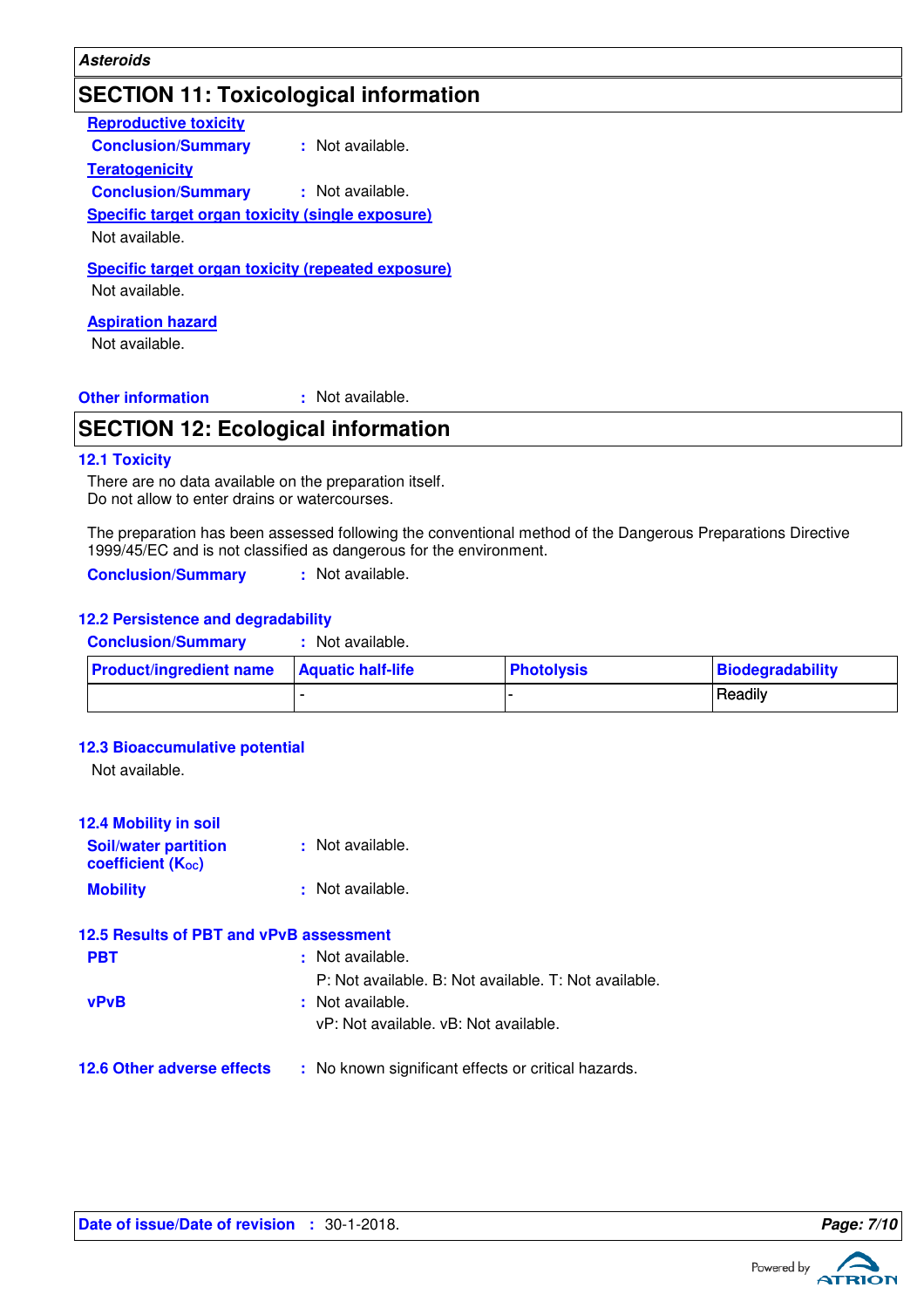## **SECTION 13: Disposal considerations**

The information in this section contains generic advice and guidance. The list of Identified Uses in Section 1 should be consulted for any available use-specific information provided in the Exposure Scenario(s).

Do not allow to enter drains or watercourses.

Dispose of according to all federal, state and local applicable regulations.

### **13.1 Waste treatment methods**

| <b>Product</b>             |                                                                                                                                                                                                                                                                                                                                                                                                                                                                                                                                                               |
|----------------------------|---------------------------------------------------------------------------------------------------------------------------------------------------------------------------------------------------------------------------------------------------------------------------------------------------------------------------------------------------------------------------------------------------------------------------------------------------------------------------------------------------------------------------------------------------------------|
| <b>Methods of disposal</b> | : The generation of waste should be avoided or minimised wherever possible.<br>Significant quantities of waste product residues should not be disposed of via the<br>foul sewer but processed in a suitable effluent treatment plant. Dispose of surplus<br>and non-recyclable products via a licensed waste disposal contractor. Disposal of<br>this product, solutions and any by-products should at all times comply with the<br>requirements of environmental protection and waste disposal legislation and any<br>regional local authority requirements. |
| <b>Hazardous waste</b>     | : Within the present knowledge of the supplier, this product is not regarded as<br>hazardous waste, as defined by EU Directive 91/689/EEC.                                                                                                                                                                                                                                                                                                                                                                                                                    |
| <b>Packaging</b>           |                                                                                                                                                                                                                                                                                                                                                                                                                                                                                                                                                               |
| <b>Methods of disposal</b> | : The generation of waste should be avoided or minimised wherever possible. Waste<br>packaging should be recycled. Incineration or landfill should only be considered<br>when recycling is not feasible.                                                                                                                                                                                                                                                                                                                                                      |
| <b>Special precautions</b> | : This material and its container must be disposed of in a safe way. Empty containers<br>or liners may retain some product residues. Avoid dispersal of spilt material and<br>runoff and contact with soil, waterways, drains and sewers.                                                                                                                                                                                                                                                                                                                     |

## **SECTION 14: Transport information**

|                                                | <b>ADR/RID</b>                                                                                                                                                                                                                               | <b>ADN/ADNR</b>                                                                                                                                                                                                                              | <b>IMDG</b>                                                                                                                                                                                                                                  | <b>IATA</b>                                                                                                                                                                                                                                  |
|------------------------------------------------|----------------------------------------------------------------------------------------------------------------------------------------------------------------------------------------------------------------------------------------------|----------------------------------------------------------------------------------------------------------------------------------------------------------------------------------------------------------------------------------------------|----------------------------------------------------------------------------------------------------------------------------------------------------------------------------------------------------------------------------------------------|----------------------------------------------------------------------------------------------------------------------------------------------------------------------------------------------------------------------------------------------|
| 14.1 UN number                                 | Not regulated.                                                                                                                                                                                                                               | Not regulated.                                                                                                                                                                                                                               | Not regulated.                                                                                                                                                                                                                               | Not regulated.                                                                                                                                                                                                                               |
| 14.2 UN proper<br>shipping name                |                                                                                                                                                                                                                                              |                                                                                                                                                                                                                                              |                                                                                                                                                                                                                                              |                                                                                                                                                                                                                                              |
| <b>14.3 Transport</b><br>hazard class(es)      |                                                                                                                                                                                                                                              |                                                                                                                                                                                                                                              |                                                                                                                                                                                                                                              |                                                                                                                                                                                                                                              |
| 14.4 Packing<br>group                          |                                                                                                                                                                                                                                              |                                                                                                                                                                                                                                              |                                                                                                                                                                                                                                              |                                                                                                                                                                                                                                              |
| 14.5<br><b>Environmental</b><br>hazards        | No.                                                                                                                                                                                                                                          | No.                                                                                                                                                                                                                                          | No.                                                                                                                                                                                                                                          | No.                                                                                                                                                                                                                                          |
| <b>14.6 Special</b><br>precautions for<br>user | <b>Transport within</b><br>user's premises:<br>always transport in<br>closed containers that<br>are upright and<br>secure. Ensure that<br>persons transporting<br>the product know what<br>to do in the event of an<br>accident or spillage. | <b>Transport within</b><br>user's premises:<br>always transport in<br>closed containers that<br>are upright and<br>secure. Ensure that<br>persons transporting<br>the product know what<br>to do in the event of an<br>accident or spillage. | <b>Transport within</b><br>user's premises:<br>always transport in<br>closed containers that<br>are upright and<br>secure. Ensure that<br>persons transporting<br>the product know what<br>to do in the event of an<br>accident or spillage. | <b>Transport within</b><br>user's premises:<br>always transport in<br>closed containers that<br>are upright and<br>secure. Ensure that<br>persons transporting<br>the product know what<br>to do in the event of an<br>accident or spillage. |
| <b>Additional</b><br>information               |                                                                                                                                                                                                                                              |                                                                                                                                                                                                                                              |                                                                                                                                                                                                                                              |                                                                                                                                                                                                                                              |

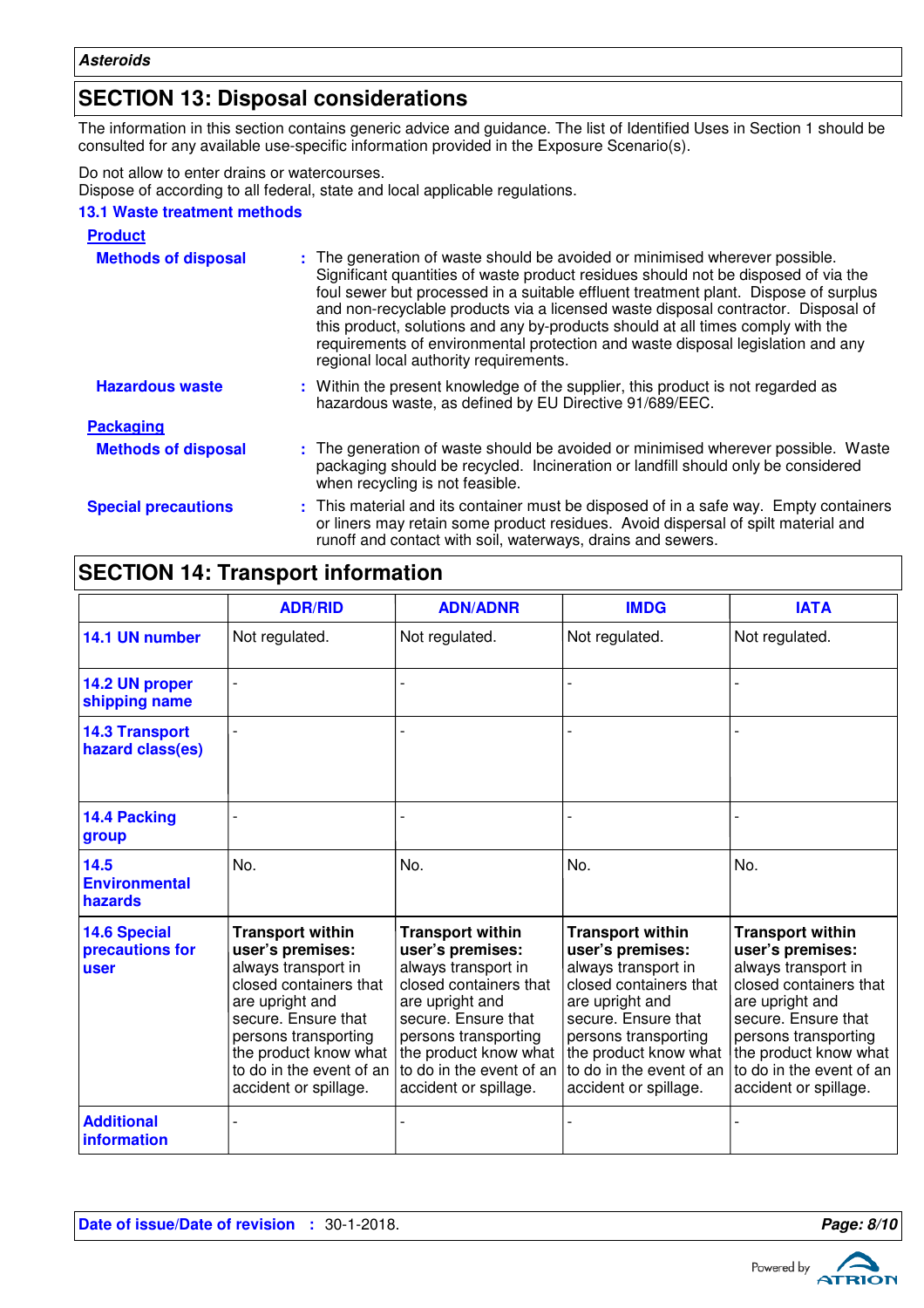### **SECTION 14: Transport information**

**14.7 Transport in bulk according to Annex II of MARPOL 73/78 and the IBC Code :** Not available.

## **SECTION 15: Regulatory information**

| 15.1 Safety, health and environmental regulations/legislation specific for the substance or mixture                                                                                  |  |                                                                                                                                                                                                                                                                                                     |
|--------------------------------------------------------------------------------------------------------------------------------------------------------------------------------------|--|-----------------------------------------------------------------------------------------------------------------------------------------------------------------------------------------------------------------------------------------------------------------------------------------------------|
| EU Regulation (EC) No. 1907/2006 (REACH)                                                                                                                                             |  |                                                                                                                                                                                                                                                                                                     |
| <b>Annex XIV - List of substances subject to authorisation</b>                                                                                                                       |  |                                                                                                                                                                                                                                                                                                     |
| <b>Substances of very high concern</b>                                                                                                                                               |  |                                                                                                                                                                                                                                                                                                     |
| None of the components are listed.                                                                                                                                                   |  |                                                                                                                                                                                                                                                                                                     |
| <b>Annex XVII - Restrictions</b><br>: Not applicable.<br>on the manufacture,<br>placing on the market and<br>use of certain dangerous<br>substances, mixtures and<br><b>articles</b> |  |                                                                                                                                                                                                                                                                                                     |
| <b>Other EU regulations</b>                                                                                                                                                          |  |                                                                                                                                                                                                                                                                                                     |
| <b>VOC for Ready-for-Use</b><br><b>Mixture</b>                                                                                                                                       |  | : Not applicable.                                                                                                                                                                                                                                                                                   |
| <b>Europe inventory</b>                                                                                                                                                              |  | : Not determined.                                                                                                                                                                                                                                                                                   |
| <b>Black List Chemicals</b>                                                                                                                                                          |  | Not listed                                                                                                                                                                                                                                                                                          |
| <b>Priority List Chemicals</b>                                                                                                                                                       |  | : Not listed                                                                                                                                                                                                                                                                                        |
| <b>Integrated pollution</b><br>prevention and control<br>list (IPPC) - Air                                                                                                           |  | : Not listed                                                                                                                                                                                                                                                                                        |
| <b>Integrated pollution</b><br>prevention and control<br>list (IPPC) - Water                                                                                                         |  | : Not listed                                                                                                                                                                                                                                                                                        |
| <b>Industrial use</b>                                                                                                                                                                |  | : The information contained in this safety data sheet does not constitute the user's<br>own assessment of workplace risks, as required by other health and safety<br>legislation. The provisions of the national health and safety at work regulations apply<br>to the use of this product at work. |
| <b>International regulations</b>                                                                                                                                                     |  |                                                                                                                                                                                                                                                                                                     |
| <b>Chemical Weapons</b><br><b>Convention List Schedule I</b><br><b>Chemicals</b>                                                                                                     |  | : Not listed                                                                                                                                                                                                                                                                                        |
| <b>Chemical Weapons</b><br><b>Convention List Schedule II</b><br><b>Chemicals</b>                                                                                                    |  | : Not listed                                                                                                                                                                                                                                                                                        |
| <b>Chemical Weapons</b><br><b>Convention List Schedule III</b><br><b>Chemicals</b>                                                                                                   |  | : Not listed                                                                                                                                                                                                                                                                                        |
| 15.2 Chamical Safaty                                                                                                                                                                 |  | • Not available                                                                                                                                                                                                                                                                                     |

| <b>15.2 Chemical Safety</b> | : Not available. |
|-----------------------------|------------------|
| Assessment                  |                  |
|                             |                  |